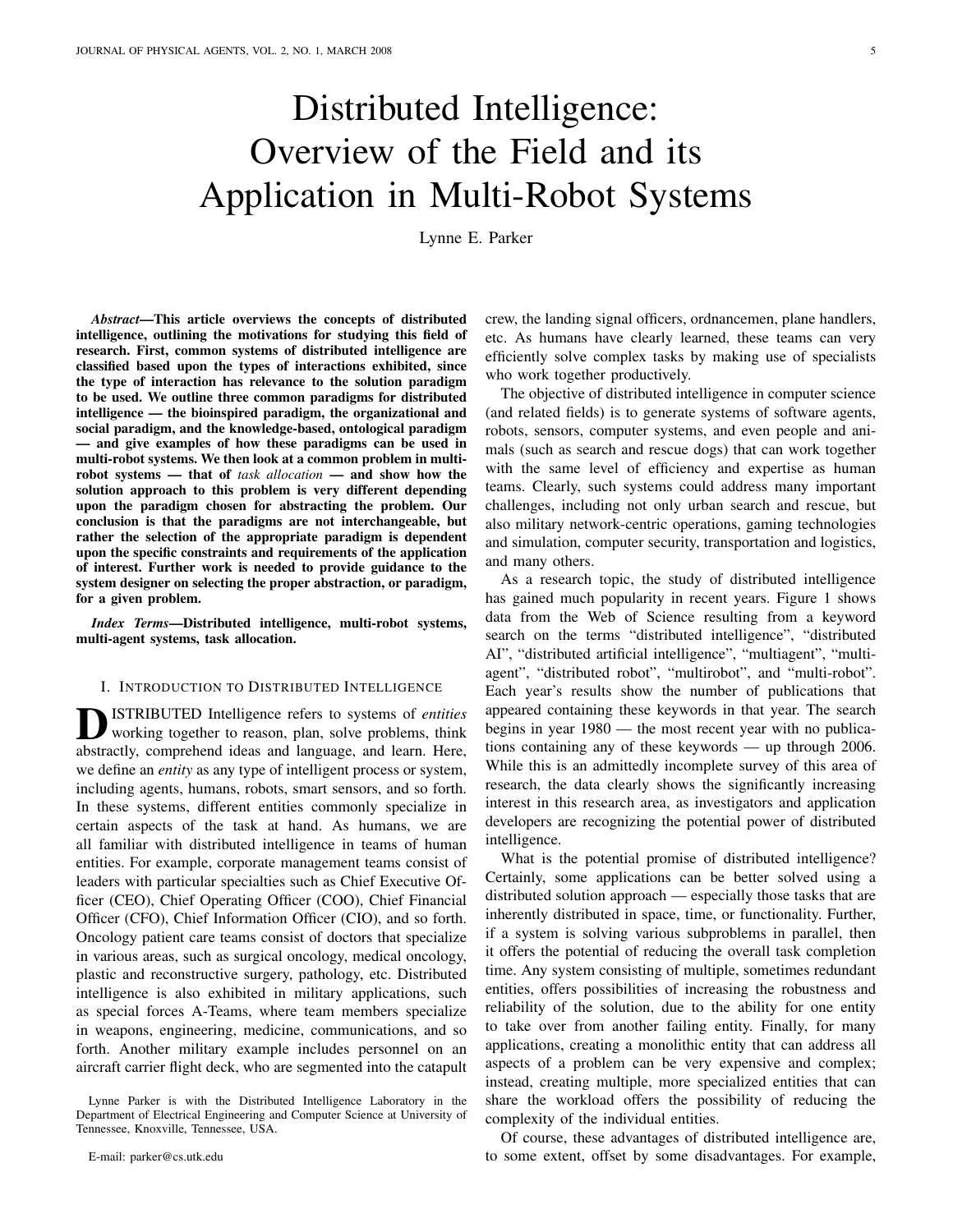

Fig. 1. Web of Science data showing the number of publications appearing per year on topics related to distributed intelligence.

even though the individual entity cost and complexity may be less, determining how to manage the complete system may be more difficult and complex, because of the lack of centralized control or of a centralized repository of global information. Further, distributed intelligent systems may require more communication to coordinate all the entities in the system. Increasing the number of entities can lead to increased interference between entities, as they must act without complete knowledge of the other entities' intents. Finally, systems of multiple entities will typically experience increased uncertainty about the state of the system as a whole.

Overall, however, as new solution approaches are being developed and validated, the research and user community is finding that it is often possible to realize the advantages of distributed intelligence systems while countering many of the possible disadvantages. The challenge is determining how best to properly design the system so as to achieve global coherence through the local interactions of individual entities.

## II. THE DOMAIN SPACE OF DISTRIBUTED INTELLIGENCE

As researchers are discovering, there are many possible solution strategies, or paradigms, for achieving distributed intelligence. Not all of these paradigms are appropriate for all types of distributed intelligence. Thus, it is important to understand the various types of distributed intelligence that can occur in different application settings.

There are many ways to classify distributed intelligent systems and multi-robot systems, such as those proposed in [28], [17], [24], [102]. While these existing classifications provide important insight to various characteristics of multirobot systems, they do not focus specifically on the types of of *interactions* exhibited by these systems. For our purposes, we believe it is helpful to view the domain space in distributed intelligence in terms of the types of interactions that can take place between the entities in the system. To help make the distinctions between the various types of interactions clear, we find it useful to define a minimal set of variables (or characteristics) whose values, together, can help us easily categorize the different types of interactions exhibited in multirobot systems.

Toward this end, as illustrated in Figure 2, we view the types of interactions along three different axes — the *types of goals*, whether entities have *awareness of others* on the team, and whether an entity's actions *advance the goals of others* on the team. In terms of types of goals, we classify systems into two types — those in which each entity has *individual* goals, and those in which the entities have *shared* goals. For the *awareness of others* axis, we divide the systems into those that are *aware* and those that are *not aware*. By *aware* in this context, we refer to whether entities reason about the actions and intentions of their teammates. Robots that are *not aware* may sense the presence of local entities and move so as to maintain a certain distance, for example, but otherwise perform no other reasoning to understand the intent or future plans of the teammates. Often, these "un-aware" systems operate based on the principle of *stigmergy*, in which communication between entities is not direct, but rather through changes made in the environment.

Finally, we segment systems into those in which an entity's actions do advance the goals of others on the team (*yes*) and those that do not (*no*). An example of an entity advancing the goals of others with its actions is a floor cleaning robot, as a member of a floor cleaning robot team. Each robot's actions of cleaning a bit of the floor are helpful to the other teammates, who do not have to repeat the floor cleaning in that particular spot.

Obviously, these segmentations of the domain space are approximate, yet we believe they are helpful in quickly understanding and categorizing the primary types of interactions that can occur in typical applications. Different areas of this subspace represent common types of interactions seen in systems of distributed intelligence. These common forms of interaction are:

- Collective
- Cooperative
- Collaborative
- Coordinative

In the following paragraphs we describe these types of interactions in more detail, discussing their relevance and application to multi-robot systems.

Perhaps the simplest type of interaction is the *collective* interaction, in which entities are not aware of other entities on the team, yet they do share goals, and their actions are beneficial to their teammates. An example of this type of interaction in multi-robot systems is the swarm robotics work of many researchers (e.g., [73], [71], [59]). This work focuses on creating systems of robots that can perform biologicallyrelevant tasks, such as foraging, swarming, flocking, herding, formation-keeping, and so forth. Robots in these systems typically perform relatively simple local control laws which, when combined with larger numbers of robots, result in the global goal being achieved, often as an emergent property of the local interactions.

The second type of interaction is the *cooperative* interaction, in which entities are aware of other entities, they share goals, and their actions are beneficial to their teammates. In multirobot systems, an example of this type of interaction is multiple robots working together and reasoning about each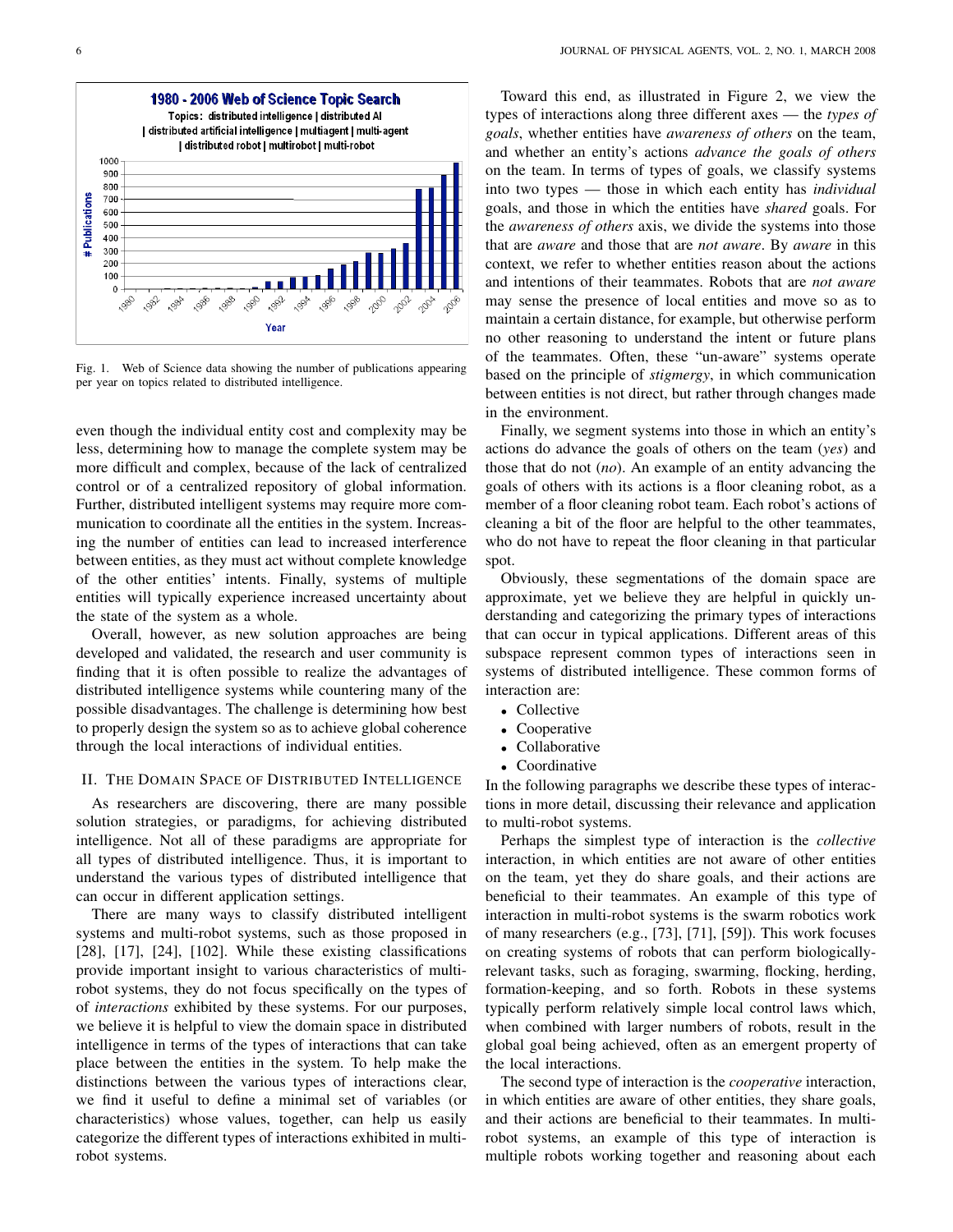other's capabilities in order to accomplish a joint task, such as pushing a box (e.g., [39]), cleaning up a worksite (e.g., [82]), performing search and rescue (e.g., [77]), or extra-planetary exploration (e.g., [103]). In these systems, robots may at times be working on different parts of the higher level goal, and thus may at times have to ensure that they share the workspace without interfering with each other. However, the majority of the work of the robots is focused on working together to achieve a common goal.

A third type of interaction in systems of distributed intelligence occurs when robots have individual goals, they are aware of their teammates, and their actions do help advance the goals of others. This part of the domain space is typically called *collaborative*, and is characterized by entities helping each other to achieve their individual, yet compatible, goals. While closely associated to the cooperative domain space, we make a distinction here to focus on the ability of entities to work together to help others better achieve their individual goals. In human research teams, we are familiar with the concept of collaboration, in which each person brings unique expertise that helps the team as a whole achieve a broader objective. Each team member has his/her own goal of performing his/her own aspect of the research, but by working together with others with complementary expertise, each can help the other members better achieve their individual goals. Of course, most of these collaborations are also cooperative, and it is possible to turn a collaborative team into a cooperative team by simply viewing the team goals from a higher perspective. A multi-robot example of a collaborative team is a group of robots that each must reach specified goal positions that are unique to each member. If robots are unable to reach their goal positions independently, due to sensor limitations, they could work together with other robots by sharing sensory capabilities to help all team members reach their individual goal locations. This type of collaboration is sometimes called *coalition formation*, and has been illustrated in multi-robot systems in [85], [119].

Finally, the fourth type of interaction relevant to distributed intelligence is what we call *coordinative*. In these systems, entities are aware of each other, but they do not share a common goal, and their actions are not helpful to other team members. In multi-robot systems, these situations often occur when robots share a common workspace. The robots must work to coordinate their actions to minimize the amount of interference between themselves and other robots. Multi-robot path planning techniques (e.g., [56], [43], [1], [25], [86], [88], [19], [107], [53], [93], [63]) or traffic control techniques (e.g., [40], [54], [66], [3], [125], [121]) are commonly used in these domains.

As a side note, we could have extended the third axis of our domain space to categorize systems based on whether they (1) *positively* affect the goals of other entities, (2) have *no effect* on the goals of other entities, or (3) *negatively* effect the goals of other entities. Then, we could create a new type of interaction in which entities have individual goals, they are aware of each other, but their actions have a negative effect on others' goals. This defines the *adversarial* domain, in which entities actively work against each other. In multi-robot



Fig. 2. Categorization of types of interactions in systems of distributed intelligence.

systems, this topic is studied extensively in the multi-robot soccer application domain (e.g., [55], [15], [118], [101]). This form of interaction also has clear relevance for many security and military applications.

Understanding the types of interactions that we want to achieve in a distributed intelligence system can provide insights into the appropriate solution strategy. The following section outlines some common paradigms for distributed intelligence that can achieve these varying types of interactions in multi-robot systems.

### III. PARADIGMS FOR DISTRIBUTED INTELLIGENCE

Just as there are many types of interactions in systems of distributed intelligence, there are also many paradigms for achieving distributed intelligence. Each paradigm abstracts the problem space in a different way, enabling the system designer to view the system from a perspective that sheds light on proper solution strategies. Often, these paradigms take inspiration from societies of insects, or societies of humans. Not all paradigms are appropriate for all types of interaction dynamics. In this section, we outline some of the more common paradigms for distributed intelligence, especially focusing on their relevance to multi-robot systems. Note that a fundamental challenge in all of these paradigms is determining how best to achieve global coherence from the interaction of entities at the local level. By abstracting the problem in different ways, alternative solution strategies become apparent that can help address this challenge.

Three commonly used paradigms for building systems of distributed intelligence include:

- Bioinspired, emergent swarms paradigm,
- Organizational and social paradigms, and
- Knowledge-based, ontological, and semantic paradigms.

The following subsections outline these paradigms in more detail.

## *A. Bioinspired, emergent swarms paradigm*

The behavioristic approach to autonomous robot control that gained popularity beginning in the 1980's [13] has its roots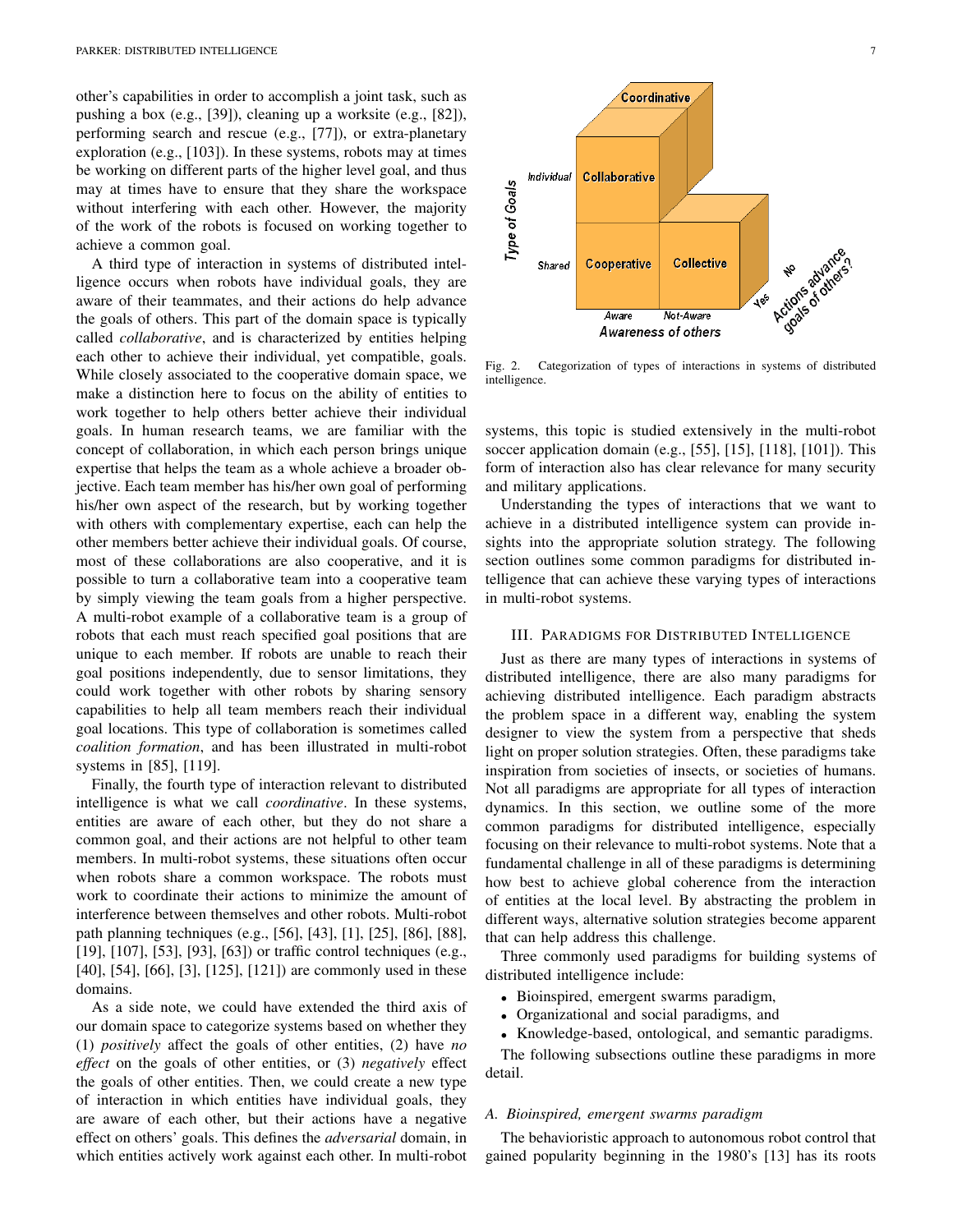in the observations of animal behavior. Animals, particularly the lower animals, are existence proofs that interesting results can be achieved without the need for a complex, humanlevel architecture. Many animals appear to be "hard-wired" for certain behaviors, producing very stereotypical reactions to particular stimuli. For instance, a robin begins defending its territory when it sees the red breast of another robin, or even a bunch of red feathers [26]. A pregnant Three-spined Stickleback fish approaches a male Stickleback with a red belly, or even a crude model of a Stickleback, as long as it is painted red underneath [114]. A male grayling butterfly flies up to mate rather large, dark, close, dancing objects, which could include not only female graylings, but also birds, falling leaves, and shadows [115].

Applying animal observations to the realm of autonomous robotics, interesting and seemingly intelligent activities can be obtained by layering behaviors that react to stimuli from the world according to the robot's current internal state [13]. Rather than decomposing the robot control system based on information processing functions, the behavioristic approach decomposes the control into task achieving behaviors, such as obstacle avoidance, exploration, and map building. The result was a series of autonomous robots that can survive in a dynamic world, avoiding obstacles, exploring the environment, following walls, building maps, climbing over uneven terrain, and so forth [14].

But this same approach — the observation of animal behavior — that has been used for inspiration in the development of individual robots is just as easily used to gain insight into the creation of groups of robots that cooperate toward attaining some goal [80]. By learning how various species of animals function as groups, ideas can be obtained for building a cooperating team of autonomous robots.

*1) Two Types of Animal Societies:* Since there are so many varieties of social behavior in the animal kingdom, a classification of animal societies is useful. One such classification, proposed by Tinbergen [114], is of particular interest for current robotics research in multi-robot systems, as it parallels two possible approaches to achieving multi-robot systems. According to Tinbergen, animal societies can be grouped into two broad categories: those that *differentiate*, and those that *integrate*.

Societies that *differentiate* are realized in a dramatic way in the social insect colonies [124]. These colonies arise due to an innate differentiation of blood relatives that creates a strict division of work and a system of social interactions among the members. Members are formed within the group according to the needs of the society. In this case, the individual exists for the good of the society, and is totally dependent upon the society for its existence. As a group, accomplishments are made that are impossible to achieve except as a whole.

On the other hand, societies that *integrate* depend upon the attraction of individual, independent animals to each other. Such groups do not consist of blood relatives that "stay together", but instead consist of individuals of the same species that "come together" by integrating ways of behavior [90]. These individuals are driven by a selfish motivation which leads them to seek group life because it is in their own best interests. Interesting examples of this type of society are wolves, or the breeding colonies of many species of birds, in which hundreds or even thousands of birds congregate to find nesting partners. Such birds do not come together due to any blood relationship; instead, the individuals forming this type of society thrive on the support provided by the group. Rather than the individual existing for the good of the society, we find that the society exists for the good of the individual.

*2) Parallels in Multi-Robot Systems:* In analyzing research in multi-robot systems, a parallel can be drawn with the classifications of animal societies discussed above. A large body of work in robotics, including much of the earliest work (e.g., [21], [112], [98], [23], [70], [10], [59], [99], [33], [122]), involves the study of emergent interactions in colonies of robots — an approach comparable to *differentiating* animal societies. This research emphasizes the use of large numbers of identical robots that individually have very little capability, but when combined with others can generate seemingly intelligent group behavior. This intelligent group behavior is achieved as a side-effect of the individual robot behaviors. This type of interaction is typically called *collective*.

In this paradigm, the need for communication between entities is greatly reduced by assuming the ability of the entities to sense relevant information in their local environments (i.e., *stigmergy*). The application requirements in these problems allow for simple action protocols, or control rules, that are identical on each entity, and that lead to the desired group behavior. An example local control rule under this paradigm that can cause all the agents/robots to aggregate (as in a swarm) is [71]:

```
Aggregate:
 If agent is outside aggregation
    distance
then turn toward aggregation
    centroid and go.
Else
   stop.
```
This is a powerful paradigm for those applications that require the same task to be performed across a distributed workspace, where the task does not require complex interactions of entities and all entities are interchangeable. Research challenges include developing tools that can predict the global behavior given a set of local control rules, as well as the inverse problem, in which we want to derive the local control rules, given a desired global behavior. This paradigm is relevant for many spatially distributed applications, including flocking, schooling, and formations (e.g., [92], [70], [5], [81], [105], [73], [75], [76], [8]); foraging, coverage, and search (e.g., [87], [31], [120], [34], [4], [104], [94], [106], [16], [69]); target tracking and observation (e.g., [7], [123], [65], [62], [57], [51], [111]); sorting and clumping [8], and so forth. While earlier approaches to these applications were based on human-generated local control rules that were demonstrated to work in practice, more recent work is based on control theoretic principles, with a focus on proving stability and convergence properties in multi-robot team behaviors. Examples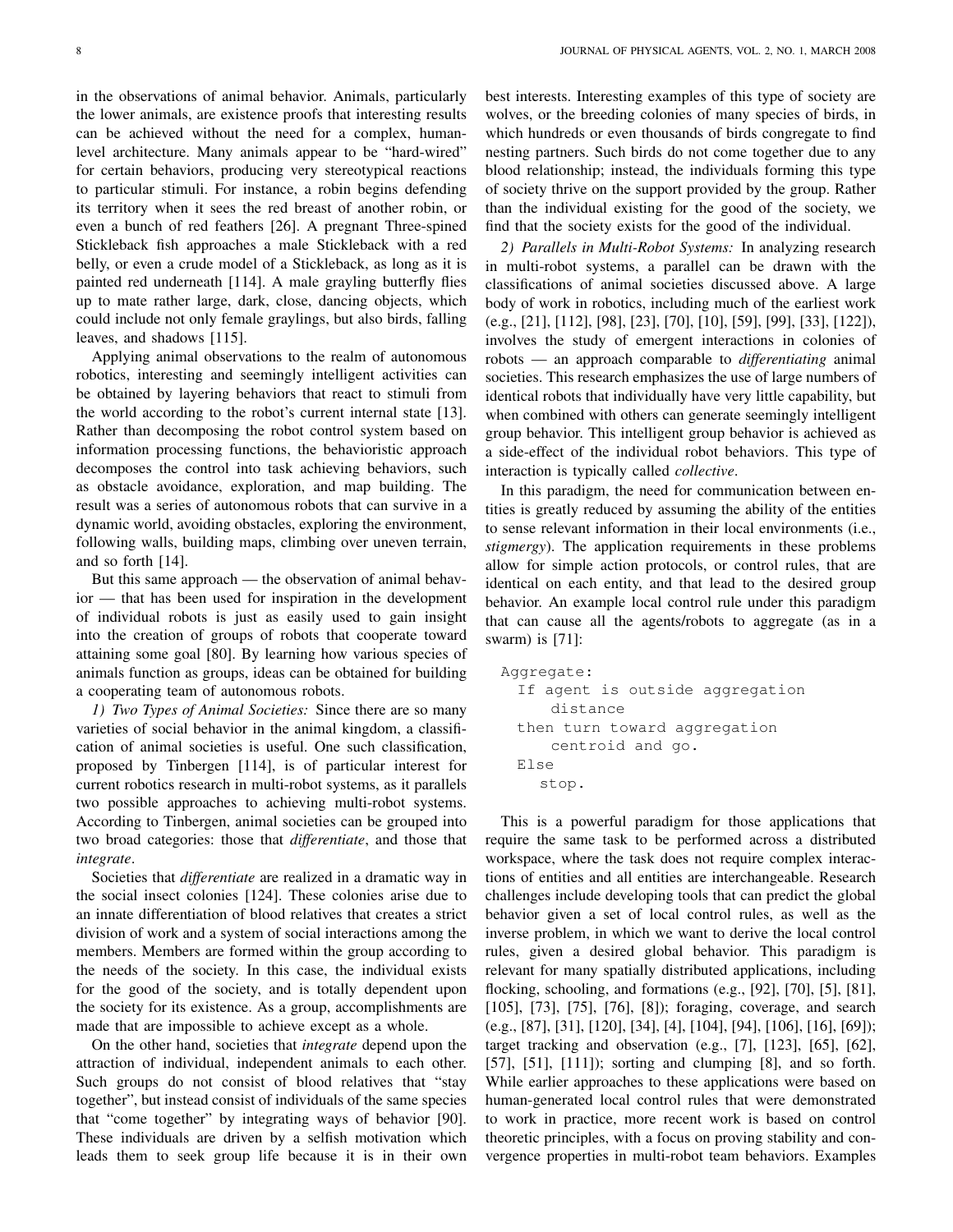of this work include [47], [9], [116], [29], [68], [35], [36], [108], [2].

Other types of interactions, however, require more complex solution paradigms. Thus, a second approach parallels the *integrative* societies in the animal kingdom. This research aims to achieve higher-level, "intentional" cooperation or collaboration amongst robots. Rather than beginning with robots having very low-level behaviors, individual robots that have a higher degree of "intelligence" and capabilities are combined to achieve purposeful cooperation or collaboration. The goal is to use robots that can accomplish meaningful tasks individually, and yet can be combined with other robots with additional skills to complement one another in solving tasks that no single robot can perform alone. To be purely analogous to the integrative animal societies, robots in this type of interaction would have individual, selfish, motivations which lead them to seek cooperation or collaboration [72]. Such interactions would be sought because it is in the best interests of each robot to do so to achieve its mission. Of course, the possession of a selfish motivation to cooperate or collaborate does not necessarily imply consciousness on the part of the robot. It is doubtful that we would attribute consciousness to all the integrative societies in the animal kingdom; thus, some mechanism must exist for achieving this type of productive interaction without the need for higherlevel cognition. A large body of multi-robot systems research falls into this category (e.g., [82], [123], [78], [12], [15], [67], [101], [103], [119], [1]). The next two paradigms discussed in this article — namely, the organizational/social paradigm and the knowledge-based/ontological/semantic paradigm are additional techniques that have been used to create similar higher-level, intentional cooperation and/or collaboration in multi-robot teams.

The type of approach one should use for the multi-robot solution is dependent upon the applications envisioned for the robot team. The differentiating interaction approach is useful for collective tasks requiring numerous repetitions of the same activity over a relatively large area (relative to the robot size), such as waxing a floor, cleaning barnacles off of ships, collecting rock samples on a distant planet, and so forth. Such applications would require the availability of an appropriate number of robots to effectively cover the work area while continuing to maintain the critical distance separation.

On the other hand, the intentional interaction approach would be required for cooperative or collaborative interactions in applications requiring several distinct tasks to be performed, perhaps in synchrony with one another. Throwing more robots at such problems would be useless, since the individual tasks to be performed cannot be broken into smaller, independent subtasks. Examples of this type of interaction include container management in ports [1], some aspects of extra-planetary exploration [103], some types of search and rescue [49], some aspects of mineral mining [95], transportation [113], industrial and household maintenance [83], construction [96], hazardous waste cleanup [82], security [27], [44], agriculture [89], and warehouse management [45].

Of course, there is overlap in the relevance of these approaches to various applications, and in some instances the differences are a matter of degree. For instance, if large numbers of robots are too expensive or are not available to be applied to, say, planetary exploration, then more purposive interaction (i.e., cooperation or collaboration) is required to achieve the goal of the mission. Combinations of the approaches are also possible by using intentionally interacting robots to guide the activities of smaller groups of swarm robots in a coordinated way (e.g., [84]).

## *B. Organizational and social paradigms*

*Organizational and social* paradigms are typically based on organizational theory derived from human systems. Knowledge from the fields of sociology, economics, and psychology, and related areas, have proven valuable for understanding how to create systems of intelligent artifacts that can work together to solve complex problems. In these approaches, agent/robot interactions are designed by modeling individual and group dynamics as part of an organization. These approaches reduce the communications requirements among entities by making use of models drawn from these fields. This type of approach is commonly used for *cooperative* and *collaborative* types of distributed intelligence. Three examples of organizational theory applied to multi-robot systems are the use of *roles*, the use of *market economies*, and the use of *teamwork models*.

*Roles* are often used to divide the application into manageable portions of the work that can each be assigned to a different robot in the team. An easy division of work is achieved by assigning roles according to the skills and capabilities of the individual team members. For instance, in multi-robot soccer [100], [67], [118], positions played by the different robots are often defined as roles, such as goal keeper, left defender, right defender, left forward, right forward, and so forth. The robot best suited, and perhaps in closest proximity, to the available roles/positions then selects to perform that role.

*Market economies* are used in multi-robot systems as a paradigm for *task allocation*, which we discuss further in the next section. In brief, task allocation is the problem of mapping tasks to robots, such that the most suitable robot is selected to perform the most appropriate task, leading to all tasks being satisfactorily completed. Market-based approaches to task allocation (e.g., [22], [126], [39], [12]) make use of the theory of market economies to determine how best to allow robots to negotiate on responsibilities in the mission. Market economy approaches define methods for how to manage bids, how to handle multiple bids in parallel, how to consider multiple tasks at once, and so forth. More discussion on this topic is given in the next section.

*Teamwork models* allow agents/robots to explicitly reason about coordination and communication. In dynamic environments, the ability to reason about the interactions of agents/robots can enable the team members to reorganize themselves as needed to address new situations that arise. Many teamwork models, such as Tambe's STEAM model [109], are based on the concept of *joint intentions* [20], which models the joint mental state of the team. The idea is that a team is jointly committed to a task if its individual team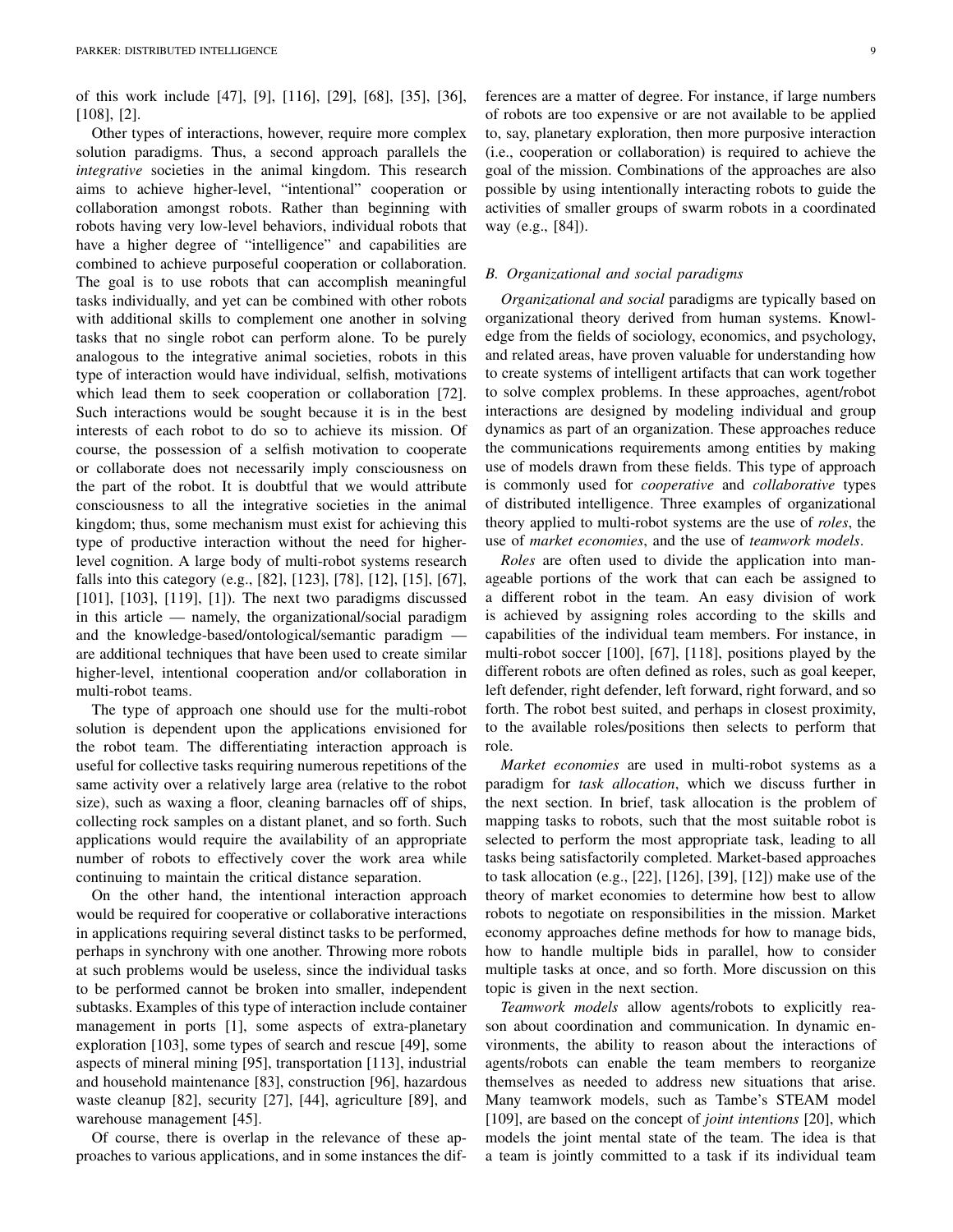members are committed to the task and believe that they are executing the task. Protocols for establishing team member commitments are defined as part of this general model. A related concept is that of *shared plans* [41], which represent agents' intentions to perform particular tasks.

# *C. Knowledge-based, ontological, and/or semantic paradigm*

A third paradigm commonly used for developing systems of distributed intelligence is the *knowledge-based, ontological, and/or semantic* paradigm. The focus in these approaches is on knowledge sharing between heterogeneous robots/agents, with the objective of easily allowing these entities to share and understand knowledge from disparate sources. Often, knowledge is defined as an *ontology*, which specifies a common vocabulary and semantics for the knowledge in the system. Such approaches require a language for representing knowledge, such as the Knowledge Interchange Format (KIF) [37], as well as a language for communicating knowledge, such as the Knowledge Query and Manipulation Language (KQML) [30]. This paradigm achieves communication reduction by making use of shared assumptions of vocabulary and semantics.

This type of paradigm can be used for many types of interactions, including cooperative, collaborative, and coordinative. However, while this paradigm has become perhaps the dominant paradigm in multi-agent systems, it is not commonly used in multi-robot systems, at least in the form of fullfledged ontologies. More than likely, this is because physical robot systems are more challenged by noise and uncertainty in sensing and actuation, as well as low-bandwidth communications, limited power, and limited computation. As such, the limiting bottleneck in multi-robot systems is not typically the semantics of the shared knowledge, but rather dealing with these uncertainties. However, this does not mean that multirobot systems do not use knowledge-based approaches. On the contrary, many approaches do model information about the system and about the teammates in order to more effectively cooperate, collaborate, and coordinate.

# IV. CONTRASTING PARADIGMS FOR A TYPICAL MULTI-ROBOT CHALLENGE: TASK ALLOCATION

Having explored three common paradigms in systems of distributed intelligence, we now compare and contrast these paradigms in their approach to a common challenge in multirobot systems — that of *task allocation*. As previously introduced, task allocation arises in many multi-robot applications in which the mission of the team is defined as a set of tasks that must be completed. Each task can usually be addressed by a variety of different robots; conversely, each robot can usually work on a variety of different tasks. Independent tasks can be achieved concurrently, while dependent tasks must be achieved according to their interdependence constraints. Once the set of tasks has been defined, the challenge is to determine the preferred mapping of robots to tasks that optimizes some objective function. This is the task allocation problem. (See Gerkey [38] for a taxonomy and formal analysis of the computational complexity of variants of the Multi-Robot Task Allocation (MRTA) problem.) The general task allocation problem is known to be NP-hard [38], meaning that optimal solutions cannot be found quickly for large problems. Therefore, solutions to this problem are typically approximations that are acceptable in practice. The following subsections examine how each of the paradigms we have discussed would handle the multi-robot task allocation problem.

# *A. Bioinspired approach to task allocation*

The bioinspired approach to task allocation typically assumes large numbers of homogeneous robots that are all interchangeable. In this situation, any robot that is available and senses the need for a task to be performed can select to perform that task (i.e., the task is *allocated* to that robot). Because of *stigmergy*, robots do not have to explicitly communicate to decide which task to undertake. Or, alternatively, robots may broadcast minimal information about their state or their environment without undertaking any conversations with other robots about which robot should perform which tasks. Robots that fail can be replaced by any other available robot. If all robots operate under this principle, then the entire mission is typically accomplished.

An example of this type of task allocation is the work of Balch and Arkin [6]. While this work focused on the effect of communication on a society of robots, their work also achieved implicit task allocation through stigmergy and minimal interrobot communication of robot state and/or goal information. The tasks studied in this work were *Forage*, *Consume*, and *Graze*. The *Forage* task requires robots to wander in the environment, seeking out an *attractor* object. Once found, the robot attaches to the attractor and returns it to home base. The *Consume* task is similar to the *Forage* task, except that the robot performs work in place on the object, rather than return it home. Finally, the *Graze* task requires the robots to collectively visit all areas of the environment. To accomplish these tasks, the robots were programmed with a schema-based reactive control system that enabled robots to avoid obstacles, detect attractors, move to a desired goal destination (e.g., Home or an attractor), etc. Through a variety of simulations that varied the settings of parameters in the system, Balch and Arkin showed that the robots could successfully complete their set of tasks through stigmergy, when available, or through the use of minimal state communication when sensing through the environment (i.e., stigmergy) was not possible.

Most other bioinspired approaches to achieving robot collectives also implicitly achieve task allocation through stigmergy. Examples of these approaches include [59], [60], [70], [74], [87], [99], [105], [106].

## *B. Organizational approach to task allocation*

An organizational approach to task allocation could make use of *roles*, as we described previously for multi-robot soccer. Each role encompasses several specific tasks, and robots select roles that are best suited for their capabilities. In this case, robots need not be homogeneous, but instead can have a variety of different sensing, computation, and effector capabilities.

An example of role-based task allocation is the work of Simmons, et al. [96], who have developed the Distributed Robot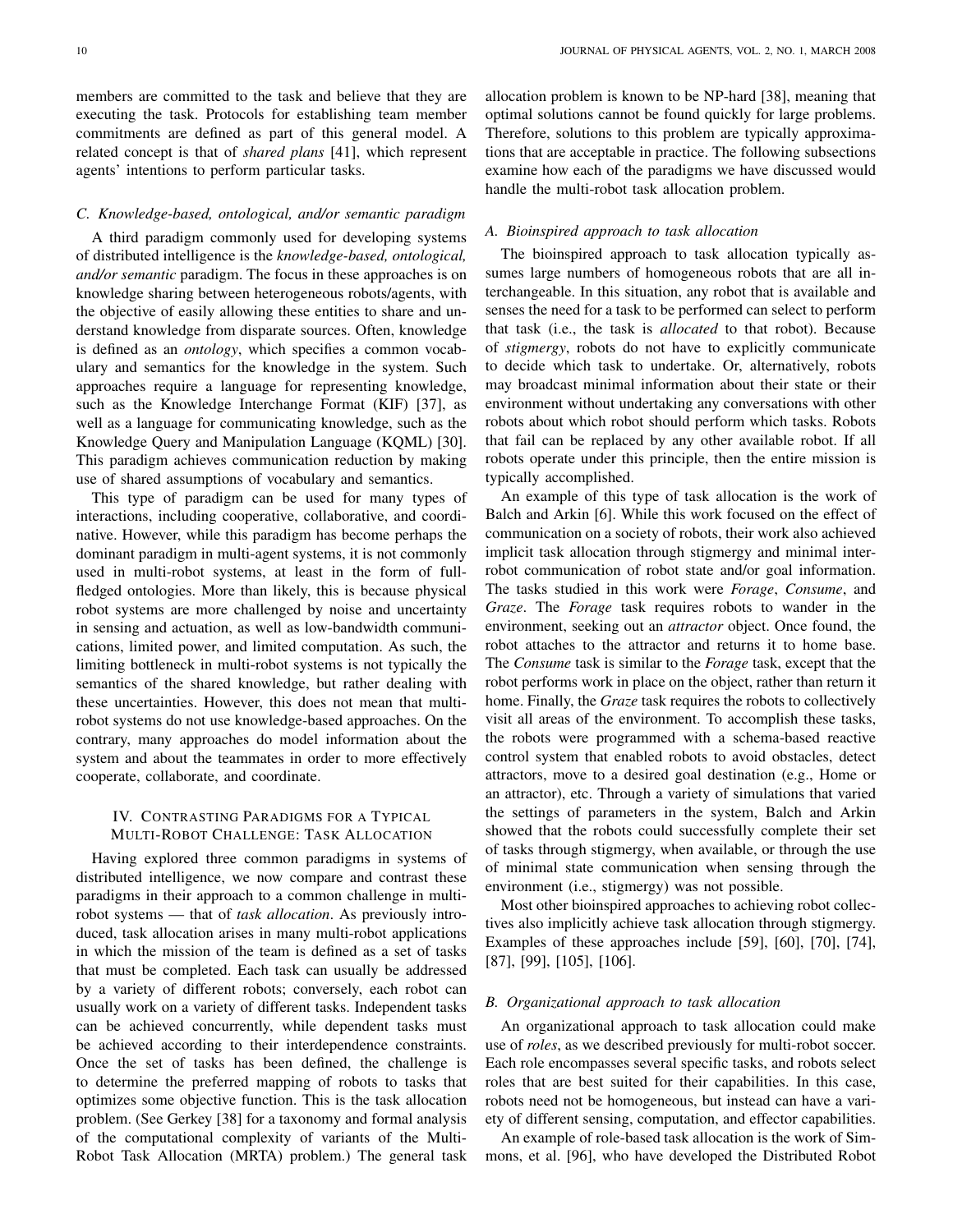Architecture ( DIRA), which allows autonomy in individual robots and facilitates explicit coordination among robots. Their approach is based on a layered architecture, in which each robot's control architecture consists of a *planning* layer that decides how to achieve high-level goals; an *executive* layer that synchronizes agents, sequences tasks and monitors task execution; and a *behavioral* layer that interfaces to the robot's sensors and effectors. Each of these layers interacts with those above and below it. Additionally, robots can interact with each other via direct connections at each of the layers. Task allocation is achieved through a role-based approach, in which each robot takes on one of the roles necessary for the task. This architecture has been demonstrated in a team of three robots — a crane, a roving eye, and a mobile manipulator performing a construction assembly task. This task requires the robots to work together to connect a beam at a given location. Each robot fulfills a critical role of the overall task. In these demonstrations, a software agent acting in the "foreman" role decides which robot should move the beam at which times. Initially, the crane moves the beam to the vicinity of the emplacement based on encoder feedback. The foreman then sets up a behavioral loop between the roving eye and the crane robot to servo the beam closer to the point of emplacement. Once the beam is close enough, the foreman tasks the roving eye and the mobile manipulator to servo the arm to grasp the beam. After contact is made, the foreman tasks the roving eye and the mobile manipulator to coordinate to servo the beam to the emplacement point, thus completing the task.

Teamwork models for cooperation and collaboration in multi-robot/multi-agent teams often also use roles to achieve task allocation. For example, in the work of [109], roles are used to simplify the assignment and execution monitoring of the activities of agents on the team during the mission. Other role-based approaches include [101], [117], [48], [18], [79].

An alternative organizational approach to task allocation is the market-based approach. In these approaches, robots explicitly communicate to bid for tasks according to their expected contribution to those tasks. Assignments are typically made by greedily assigning each task to the robot that can perform it with the highest utility. The fundamental paradigm for interaction in this case is based upon the Contract Net Protocol [97], which was the first to address the problem of how agents can negotiate to collectively solve a set of tasks. The use of a market-based approach specifically for multirobot task allocation was first developed in the M+ architecture [12]. In the M+ approach, robots make incremental choices of tasks to perform from the set of *executable* tasks. Tasks are considered executable if all of their predecessor tasks have been accomplished or are underway. For these tasks, robots create their own individual plans, estimating their costs for executing these tasks. The robots then compare their costs to offers announced by other robots. The robot selects to perform the task of lowest cost that it can perform that is better than the cost announced by any other robot. Other aspects of the M+ architecture allow robots to negotiate with other teammates to incrementally adapt their actions to suit the team as a whole, through the use of social rules that facilitate the merging of plans.

A significant amount of recent work addresses more powerful market-based approaches for task allocation [39], [58], [96], [117], [61], [11], [91], [127], [42], [52], [64], [32], [50], [85]. These approaches can deal with more complex task representations, more coupling between tasks, dynamic events, combinatorial auctions, and so forth. See [22] for a complete survey of these approaches.

#### *C. Knowledge-based approach to task allocation*

The knowledge-based approach is also used for task allocation in multi-robot teams, through the modeling of teammate capabilities. Many variations are possible, such as in the AL-LIANCE approach by Parker [82], in which robots model the ability of team members to perform the tasks of the system by observing team member performance and collecting relevant task quality statistics, such as time to task completion. Robots then use these models to select tasks to perform that benefit the group as a whole. In this approach, explicit communication is not required for the selection of task assignments.

Other techniques are also possible that make use of learned models of teammate capabilities. For example, the COBOS work of Fua and Ge [32] maintains a *task suitability matrix*, which is a team model representing the suitability of each robot on the team to perform each task. Tasks can be broken down into subtasks, and the suitability of a robot to perform a macro task can be calculated from its suitability for performing lower-level *basis* tasks. In this work, suitability is calculated based on the compatibility of a robot's *intrinsic* abilities fundamental to the task; *extrinsic* factors, such as time and distance, can also be incorporated into the task description.

Work by Parker and Tang [85], [110] in the development of ASyMTRe is an example of a *semantic* approach to task allocation. In ASyMTRe, each robot team member possesses a set of building-block capabilities, called *schemas*. Examples of schemas include *perceptual schemas*, which extract information from sensors, and *motor schemas*, which convert information from perceptual schemas to motor command outputs. In this approach, each schema's inputs and outputs represent semantic *information types* that must be obtained (in the case of inputs), or are generated (in the case of outputs). This semantic information can be obtained from any source, such as from a schema on the same robot, or a schema on a different robot. By determining a valid information flow through a combination of schemas within, and across, robot team members, the team as a whole is able to compose *coalitions* for solving given tasks. The use of semantic information in this approach enables sensor sharing across heterogeneous team members in a manner that is flexible and extendible to a variety of team compositions and team tasks.

### *D. Summary of contrasting paradigms for task allocation*

As we see through these task allocation examples, a specific problem in multi-robot systems can be addressed in many different ways, based upon the paradigm selected for abstracting the problem at hand. Each paradigm has its own advantages and disadvantages, which may be specific to the application. The paradigms are therefore not interchangeable for many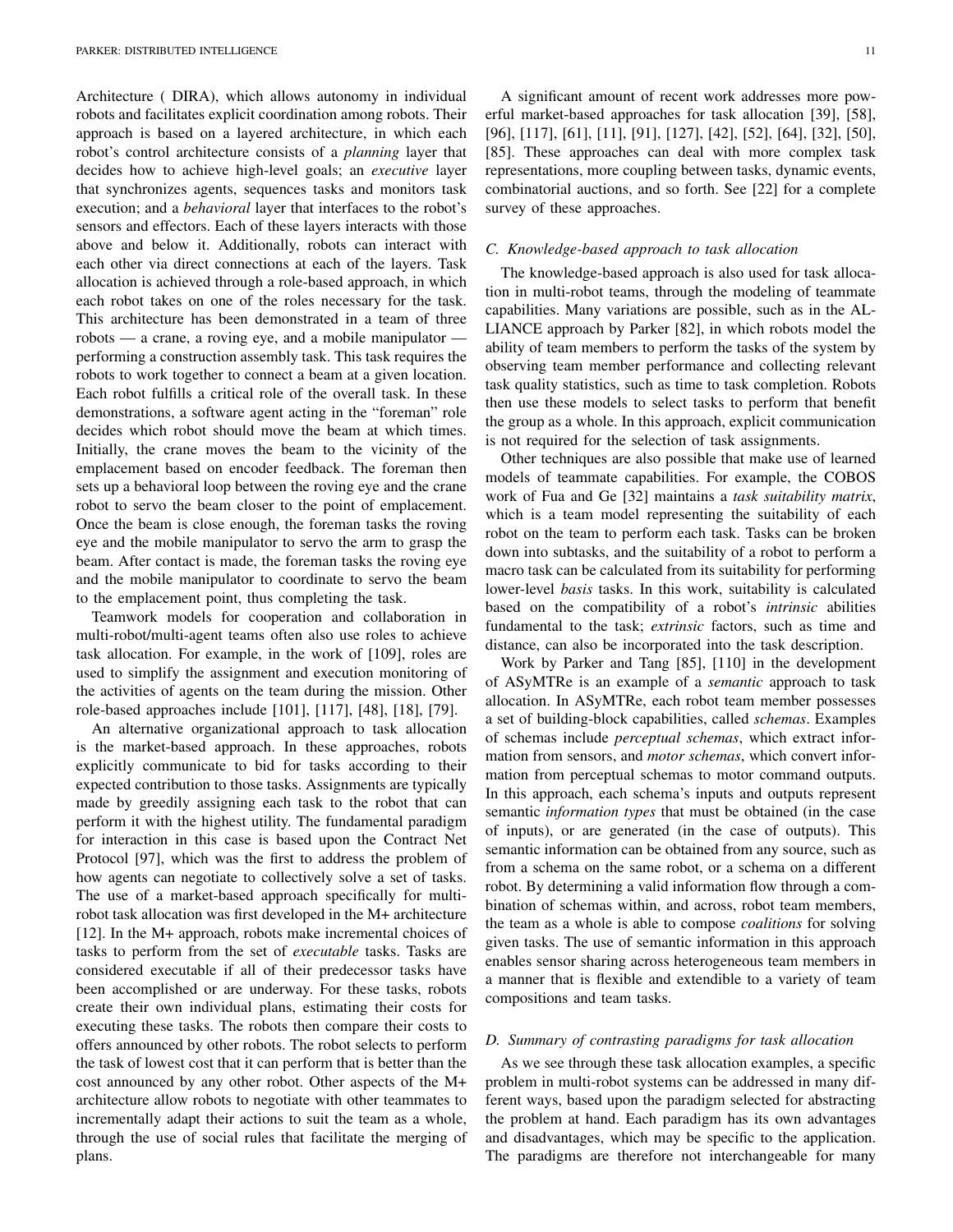applications, with the most suitable approach depending upon the relevant constraints and requirements of the application.

## V. CONCLUSIONS

In this paper, we have outlined aspects of the field of distributed intelligence, focusing on the types of interactions that can occur in such systems, and some common paradigms used to achieve distributed intelligence. To explore the challenges, we have used examples from the field of multi-robot systems to illustrate, compare, and contrast the alternative interactions and paradigms. The main message of these discussions is that the choice of paradigm is not always obvious, and is dependent upon the requirements of the application to be addressed. We also note that complex systems of multiple robots can make use of several different paradigms simultaneously. For example, a large-scale exploration, mapping, deployment, and detection problem, such as that described in [46], can make use of an organizational paradigm to define roles for the high-level abstraction, an application-specific knowledgebased approach for multi-robot mapping, a knowledge-based modeling approach for mobile network deployment, and a bioinspired approach for creating a mobile sensor network. The challenge as system designers is to create and make use of the appropriate paradigms that best address the specific constraints and challenges of the application at hand.

#### **REFERENCES**

- [1] R. Alami, S. Fleury, M. Herrb, F. Ingrand, and F. Robert. Multirobot cooperation in the MARTHA project. *Robotics and Automation Magazine*, 5(1):36–47, 1998.
- [2] G. Antonelli and S. Chiaverini. Kinematic control of platoons of autonomous vehicles. *IEEE Transactions on Robotics*, 22(6):1285– 1292, 2006.
- [3] H. Asama, K. Ozaki, H. Itakura, A. Matsumoto, Y. Ishida, and I. Endo. Collision avoidance among multiple mobile robots based on rules and communication. In *Proceedings of IEEE/RJS International Conference on Intelligent Robots and Systems*. IEEE, 1991.
- [4] T. Balch. The impact of diversity on performance in robot foraging. In *Proceedings of the Third Annual Conference on Autonomous Agents*, pages 92–99. ACM Press, 1999.
- [5] T. Balch and R. Arkin. Behavior-based formation control for multi-robot teams. *IEEE Transactions on Robotics and Automation*, 14(6):926–939, December 1998.
- [6] T. Balch and R. C. Arkin. Communication in reactive multiagent robotic systems. *Autonomous Robots*, 1(1):27–52, 1995.
- [7] R. W. Beard, T. W. McLain, and M. Goodrich. Coordinated target assignment and intercept for unmanned air vehicles. In *Proceedings of IEEE International Conference on Robotics and Automation*. IEEE, 2002.
- [8] R. Beckers, O. Holland, and J. Deneubourg. From local actions to global tasks: Stigmergy and collective robotics. In R. Brooks and P. Maes, editors, *Proceedings of the 14th International Workshop on Synthesis and Simulation of Living Systems*, pages 181–189. MIT Press, 1994.
- [9] C. Belta and V. Kumar. Abstraction and control for groups of robots. *IEEE Transactions on Robotics*, 20(5):865–875, 2004.
- [10] G. Beni and J. Wang. Swarm intelligence in cellular robotics systems. In *Proceedings of NATO Advanced Workshop on Robots and Biological System*, 1989.
- [11] M. Berhault, H. Huang, P. Keskinocak, S. Koenig, W. Elmaghraby, P. Griffin, and A. Kleywegt. Robot exploration with combinatorial auctions. In *Proceedings of IEEE/RSJ International Conference on Intelligent Robots and Systems*, pages 1957–1962. IEEE, 2003.
- [12] S. Botelho and R. Alami. M+: A scheme for multi-robot cooperation through negotiated task allocation and achievement. In *Proceedings of the IEEE International Conference on Robotics and Automation*, pages 1234–1239. IEEE, 1999.
- [13] R. A. Brooks. A robust layered control system for a mobile robot. *IEEE Journal of Robotics and Automation*, RA-2(1):14–23, March 1986.
- [14] Rodney A. Brooks. New approaches to robotics. *Science*, 253:1227– 1232, September 1991.
- [15] B. Browning, J. Bruce, M. Bowling, and M. Veloso. STP: Skills, tactics and plays for multi-robot control in adversarial environments. *IEEE Journal of Control and Systems Engineering*, 219:33–52, 2005.
- [16] Z. J. Butler, A. A. Rizzi, and R. L. Hollis. Cooperative coverage of rectilinear environments. In *Proceedings of IEEE International Conference on Robotics and Automation*. IEEE, 2000.
- [17] Y. Cao, A. Fukunaga, and A. Kahng. Cooperative mobile robotics: Antecedents and directions. *Autonomous Robots*, 4:1–23, 1997.
- [18] L. Chaimowicz, B. Grocholsky, J. F. Keller, V. Kumar, and C. J. Taylor. Experiments in multirobot air-ground coordination. In *Proceedings of IEEE International Conference on Robotics and Automation*. IEEE, 2004.
- [19] C. M. Clark, S. M. Rock, and J.-C. Latombe. Motion planning for multiple mobile robot systems using dynamic networks. In *Proceedings of IEEE International Conference on Robotics and Automation*, pages 4222–4227, 2003.
- [20] P. R. Cohen and H. Levesque. Teamwork. *Nous*, 25(4):487–512, 1991.
- [21] J. Deneubourg, S. Goss, G. Sandini, F. Ferrari, and P. Dario. Selforganizing collection and transport of objects in unpredictable environments. In *Japan-U.S.A. Symposium on Flexible Automation*, pages 1093–1098, Kyoto, Japan, 1990.
- [22] B. Dias, R. Zlot, N. Kalra, and A. Stentz. Market-based multirobot coordination: A survey and analysis. *Proceedings of the IEEE*, 94(7):1257–1270, July 2006.
- [23] A. Drogoul and J. Ferber. From Tom Thumb to the Dockers: Some experiments with foraging robots. In *Proceedings of the Second International Conference on Simulation of Adaptive Behavior*, pages 451–459, 1992.
- [24] G. Dudek, M. Jenkin, E. Milios, and D. Wilkes. A taxonomy for multi-agent robotics. *Autonomous Robots*, 3:375–397, 1996.
- [25] M. Erdmann and T. Lozano-Perez. On multiple moving objects. *Algorithmica*, 2:477–521, 1987.
- [26] W. Etkin. *Social Behavior from Fish to Man*. The University of Chicago Press, Chicago, 1964.
- [27] H. R. Everett, R. T. Laird, D. M. Carroll, G. A. Gilbreath, T. A. Heath-Pastore, R. S. Inderieden, T. Tran, K. J. Grant, and D. M. Jaffee. Multiple Resource Host Architecture (MRHA) for the Mobile Detection Assessment Response System (MDARS). In *SPAWAR Systems Technical Documen 3026, Revision A*, 2000.
- [28] A. Farinelli, L. Iocchi, and D. Nardi. Multi-robot systems: A classification focused on coordination. *IEEE Transactions on Systems, Man, and Cybernetics B*, 34(5):2015–2028, 2004.
- [29] J. A. Fax and R. M. Murray. Information flow and cooperative control of vehicle formations. *IEEE Transactions on Automatic Control*, 49(9), 2004.
- [30] T. Finin, Y. Labrou, and J. Mayfield. KQML as an agent communication language. In J. Bradshaw, editor, *in Software Agents*. MIT Press, 1995.
- [31] M. Fontan and M. Matarić. Territorial multi-robot task division. IEEE *Transactions on Robotics and Automation*, 15(5):815–822, 1998.
- [32] C.-H. Fua and S. S. Ge. COBOS: Cooperative Backoff Adaptive Scheme for Multirobot Task Allocation. *IEEE Transactions on Robotics*, 21(6):1168–1178, 2005.
- [33] T. Fukuda, S. Nakagawa, Y. Kawauchi, and M. Buss. Self organizing robots based on cell structures — CEBOT. In *Proceedings of IEEE International Workshop on Intelligent Robots and Systems*, pages 145– 150. IEEE, 1988.
- [34] Douglas Gage. Randomized search strategies with imperfect sensors. In *Proceedings of SPIE Mobile Robots VIII*, pages 270–279. SPIE, September 1993.
- [35] V. Gazi. Swarm aggregations using artificial potentials and slidingmode control. *IEEE Transactions on Robotics*, 21(6):1208–1214, 2005.
- [36] S. S. Ge and C.-H. Fua. Queues and artificial potential trenches for multirobot formations. *IEEE Transactions on Robotics*, 21(4):646–656, 2005.
- [37] M. R. Genesereth and R. E. Fikes. *Knowledge Interchange Format, Reference Manual*. Computer Science Department, Univ. of Stanford, 1992.
- [38] B. Gerkey and M. J. Matarić. A formal analysis and taxonomy of task allocation in multi-robot systems. *International Journal of Robotics Research*, 23(9):939–954, 2004.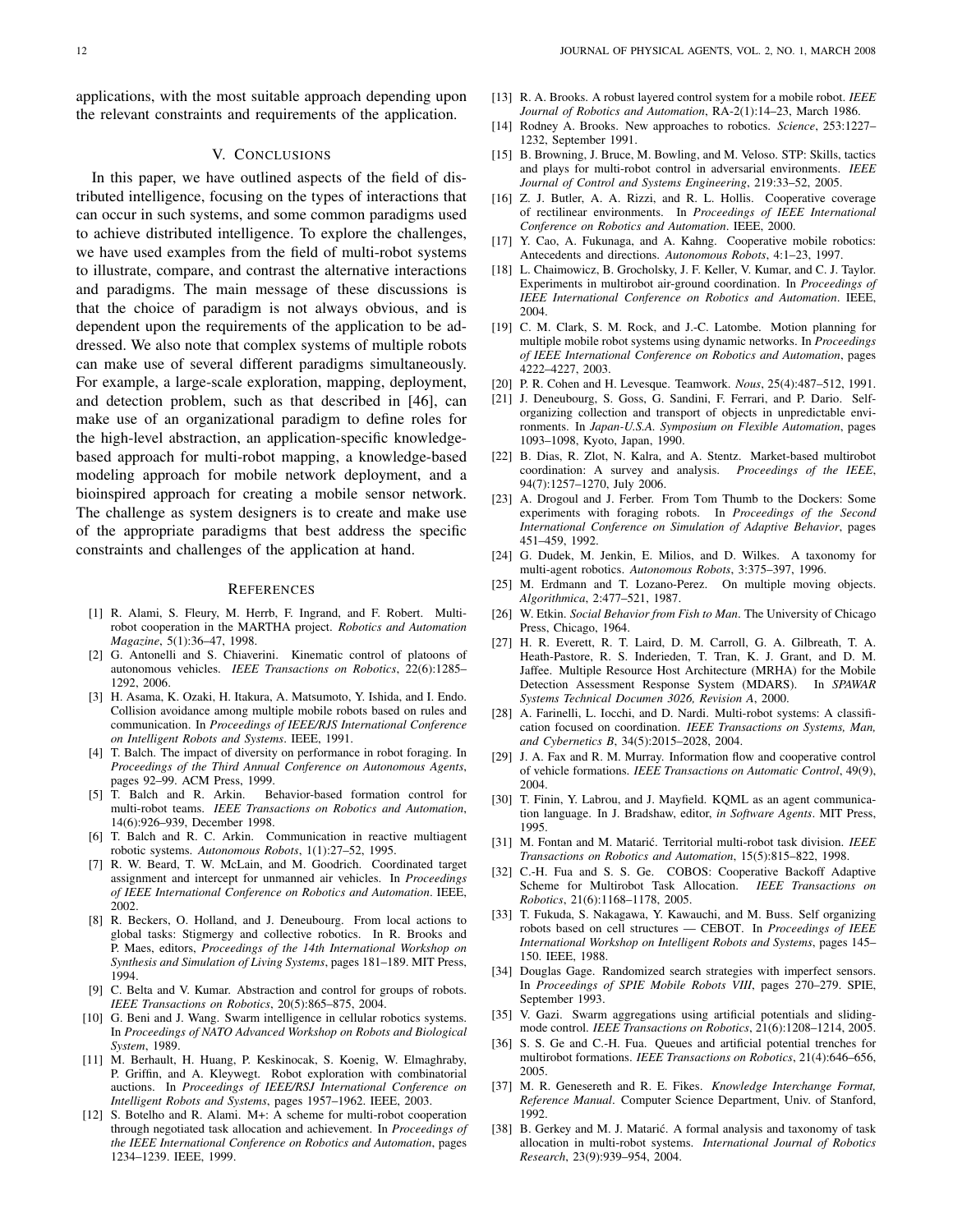- [39] B. P. Gerkey and M. J. Matarić. Sold! auction methods for multirobot coordination. *IEEE Transactions on Robotics and Automation*, 18(5):758–768, 2002.
- [40] D. Grossman. Traffic control of multiple robot vehicles. *IEEE Journal of Robotics and Automation*, 4:491–497, 1988.
- [41] B. J. Grosz and S. Kraus. Collaborative plans for complex group action. *Artificial Intelligence*, 86:269–357, 1996.
- [42] J. Guerrero and G. Oliver. Multi-robot task allocation strategies using auction-like mechanisms. In *Proc. of Sixth Congr. Catalan Association for Artificial Intelligence*, pages 111–122, 2003.
- [43] Y. Guo and L. E. Parker. A distributed and optimal motion planning approach for multiple mobile robots. In *Proceedings of IEEE International Conference on Robotics and Automation*, 2002.
- [44] Y. Guo, L. E. Parker, and R. Madhavan. Towards collaborative robots for infrastructure security applications. In *Proceedings of International Symposium on Collaborative Technologies and Systems*, pages 235– 240, 2004.
- [45] C. Hazard, P. R. Wurman, and R. D'Andrea. Alphabet soup: A testbed for studying resource allocation in multi-vehicle systems. In *Proceedings of AAAI Workshop on Auction Mechanisms for Robot Coordination*, pages 23–30. AAAI, 2006.
- [46] A. Howard, L. E. Parker, and G. S. Sukhatme. Experiments with a large heterogeneous mobile robot team: Exploration, mapping, deployment, and detection. *International Journal of Robotics Research*, 25:431–447, 2006.
- [47] A. Jadbabaie, J. Lin, and A. S. Morse. Coordination of groups of mobile autonomous agents using nearest neighbor rules. *IEEE Transactions on Automatic Control*, 48(6), 2003.
- [48] J. Jennings and C. Kirkwood-Watts. Distributed mobile robotics by the method of dynamic teams. In T. Leuth, R. Dillman, P. Dario, and H. Worn, editors, *Proc. of Fourth International Symposium on Distributed Autonomous Robotic Systems*. Springer, 1998.
- [49] J. S. Jennings, G. Whelan, and W. F. Evans. Cooperative search and rescue with a team of mobile robots. In *Proceedings of the 8th International Conference on Advanced Robotics*, pages 193–200, 1997.
- [50] E. G. Jones, B. Browning, M. B. Dias, B. Argall, M. Veloso, and A. Stentz. Dynamically formed heterogeneous robot teams performing tightly-coupled tasks. In *Proceedings of the IEEE International Conference on Robotics and Automation*, pages 570–575. IEEE, 2006.
- [51] B. Jung and G. Sukhatme. Tracking targets using multiple mobile robots: The effect of environment occlusion. *Autonomous Robots*, 13(3):191–205, 2002.
- [52] N. Kalra, D. Ferguson, and A. Stentz. Hoplites: A market-based framework for planned tight coordination in multirobot teams. In *Proceedings of the IEEE International Conference on Robotics and Automation*. IEEE, 2005.
- [53] K. Kant and S. W. Zucker. Toward efficient trajectory planning: the path-velocity decomposition. *The International Journal of Robotics Research*, 5(3):72–89, 1986.
- [54] S. Kato, S. Nishiyama, and J. Takeno. Coordinating mobile robots by applying traffic rules. In *Proceedings of the 1992 IEEE/RSJ International Conference on Intelligent Robots and Systems*, pages 1535–1541, July 1992.
- [55] H. Kitano, M. Asada, Y. Kuniyoshi, I. Noda, E. Osawa, and H. Matasubara. Robocup: A challenge problem of ai. *AI Magazine*, 18(1):73– 86, 1997.
- [56] S. Kloder and S. Hutchinson. Path planning for permutation-invariant multirobot formations. *IEEE Transactions on Robotics*, 22(4):650–665, 2006.
- [57] A. Kolling and S. Carpin. Multirobot cooperation for surveillance of multiple moving targets – a new behavioral approach. In *Proceedings of the IEEE International Conference on Robotics and Automation*, pages 1311–1316. IEEE, 2006.
- [58] H. Kose, U. Tatlidede, C. Mericli, K. Kaplan, and H. L.Akin. Qlearning based market-driven multi-agent collaboration in robot soccer. In *Proceedings of the Turkish Symposium on Artificial Intelligence and Neural Networks*, pages 219–228, 2004.
- [59] C. R. Kube and H. Zhang. Collective robotics: From social insects to robots. *Adaptive Behavior*, 2(2):189–219, 1993.
- [60] Masao Kubo and Yukinori Kakazu. Learning coordinated motions in a competition for food between ant colonies. In D. Cliff, P. Husbands, J.-A. Meyer, and S. Wilson, editors, *Proceedings of the Third International Conference on Simulation of Adaptive Behavior*, pages 487–492. MIT Press, 1994.
- [61] M. Lagoudakis, E. Markakis, D. Kempe, P. Keshinocak, A. Kleywegt, S. Koenig, C. Tovey, A. Meyerson, and S. Jain. Auction-based multirobot routing. In *Robotics: Science and Systems I*. MIT Press, 2005.
- [62] S. M. LaValle, H. H. Gonzalez-Banos, C. Becker, and J-C. Latombe. Motion strategies for maintaining visibility of a moving target. In *Proceedings of the 1997 IEEE International Conference on Robotics and Automation*, pages 731–736. IEEE, 1997.
- [63] S. M. LaValle and S. A. Hutchinson. Optimal motion planning for multiple robots having independent goals. *IEEE Transactions on Robotics and Automation*, 14:912–925, 1998.
- [64] L. Lin and Z. Zheng. Combinatorial bids based multi-robot task allocation method. In *Proceedings of the IEEE International Conference on Robotics and Automation*, pages 1145–1150. IEEE, 2005.
- [65] S. Luke, K. Sullivan, L. panait, and G. Balan. Tunably decentralized algorithms for cooperative target observation. In *Proceedings of the fourth international joint conference on Autonomous Agents and Multiagent Systems*, pages 911–917. ACM Press, 2005.
- [66] V. J. Lumelsky and K. R. Harinarayan. Decentralized motion planning for multiple mobile robots: The cocktail party model. *Autonomous Robots*, 4(1):121–135, 1997.
- [67] S. Marsella, J. Adibi, Y. Al-Onaizan, G. Kaminka, I. Muslea, and M. Tambe. On being a teammate: Experiences acquired in the design of RoboCup teams. In O. Etzioni, J. Muller, and J. Bradshaw, editors, *Proceedings of the Third Annual Conference on Autonomous Agents*, pages 221–227, 1999.
- [68] J. A. Marshall, M. E. Broucke, and B. R. Francis. Formations of vehicles in cyclic pursuit. *IEEE Transactions on Automatic Control*, 49(11), 2004.
- [69] M. Matarić. Behavior-based control: Examples from navigation, learning, and group behavior. *Journal of Experimental and Theoretical Artificial Intelligence*, 19(2-3):323–336, 1997.
- [70] M. J. Matarić. Designing emergent behaviors: From local interactions to collective intelligence. In J. Meyer, H. Roitblat, and S. Wilson, editors, *Proceedings of the Second International Conference on Simulation of Adaptive Behavior*, pages 432–441. MIT Press, 1992.
- [71] M. J. Matarić. Issues and Approaches in the Design of Collective Autonomous Agents. *Robotics and Autonomous Systems*, 16:321–331, 1995.
- [72] D. McFarland. Towards robot cooperation. In D. Cliff, P. Husbands, J.-A. Meyer, and S. Wilson, editors, *Proceedings of the Third International Conference on Simulation of Adaptive Behavior*, pages 440–444. MIT Press, 1994.
- [73] J. McLurkin. Stupid robot tricks: Behavior-based distributed algorithm library for programming swarms of robots. In *M.S. Thesis, Massachusetts Institute of Technology*, 2004.
- [74] J. McLurkin and J. Smith. Distributed algorithms for dispersion in indoor environments using a swarm of autonomous mobile robots. In *Symposium on Distributed Autonomous Robotic Systems*. Springer, 2004.
- [75] A. I. Mourikis and S. I. Roumeliotis. Optimal sensor scheduling for resource-constrained localization of mobile robot formations. *IEEE Transactions on Robotics*, 22(5):917–931, 2006.
- [76] A. I. Mourikis and S. I. Roumeliotis. Performance analysis of multirobot cooperative localization. *IEEE Transactions on Robotics*, 22(4):666–681, 2006.
- [77] R. R. Murphy. Marsupial robots for urban search and rescue. *IEEE Intelligent Systems*, 15(2):14–19, 2000.
- [78] R. R. Murphy, C. Lisetti, R. Tardif, L. Irish, and A. Gage. Emotionbased control of cooperating heterogeneous mobile robots. *IEEE Transactions on Robotics and Automation*, 18(5):744–757, 2002.
- [79] E. Pagello, A. D'Angelo, and E. Menegatti. Cooperation issues and distributed sensing for multirobot systems. *Proceedings of the IEEE*, 94:1370–1383, 2006.
- [80] L. E. Parker. Adaptive action selection for cooperative agent teams. In Jean-Arcady Meyer, Herbert Roitblat, and Stewart Wilson, editors, *Proceedings of the Second International Conference on Simulation of Adaptive Behavior*, pages 442–450. MIT Press, 1992.
- [81] L. E. Parker. Designing control laws for cooperative agent teams. In *Proceedings of the IEEE Robotics and Automation Conference*, pages 582–587. IEEE, 1993.
- [82] L. E. Parker. ALLIANCE: An architecture for fault-tolerant multirobot cooperation. *IEEE Transactions on Robotics and Automation*, 14(2):220–240, 1998.
- [83] L. E. Parker and J. Draper. Robotics applications in maintenance and repair. In S. Nof, editor, *Handbook of Industrial Robotics*, pages 1023– 1036. Wiley Publishers, 2nd edition, 1999.
- [84] L. E. Parker, B. Kannan, F. Tang, and M. Bailey. Tightly-coupled navigation assistance in heterogeneous multi-robot teams. In *Proceedings of IEEE International Conference on Intelligent Robots and Systems*. IEEE, 2004.